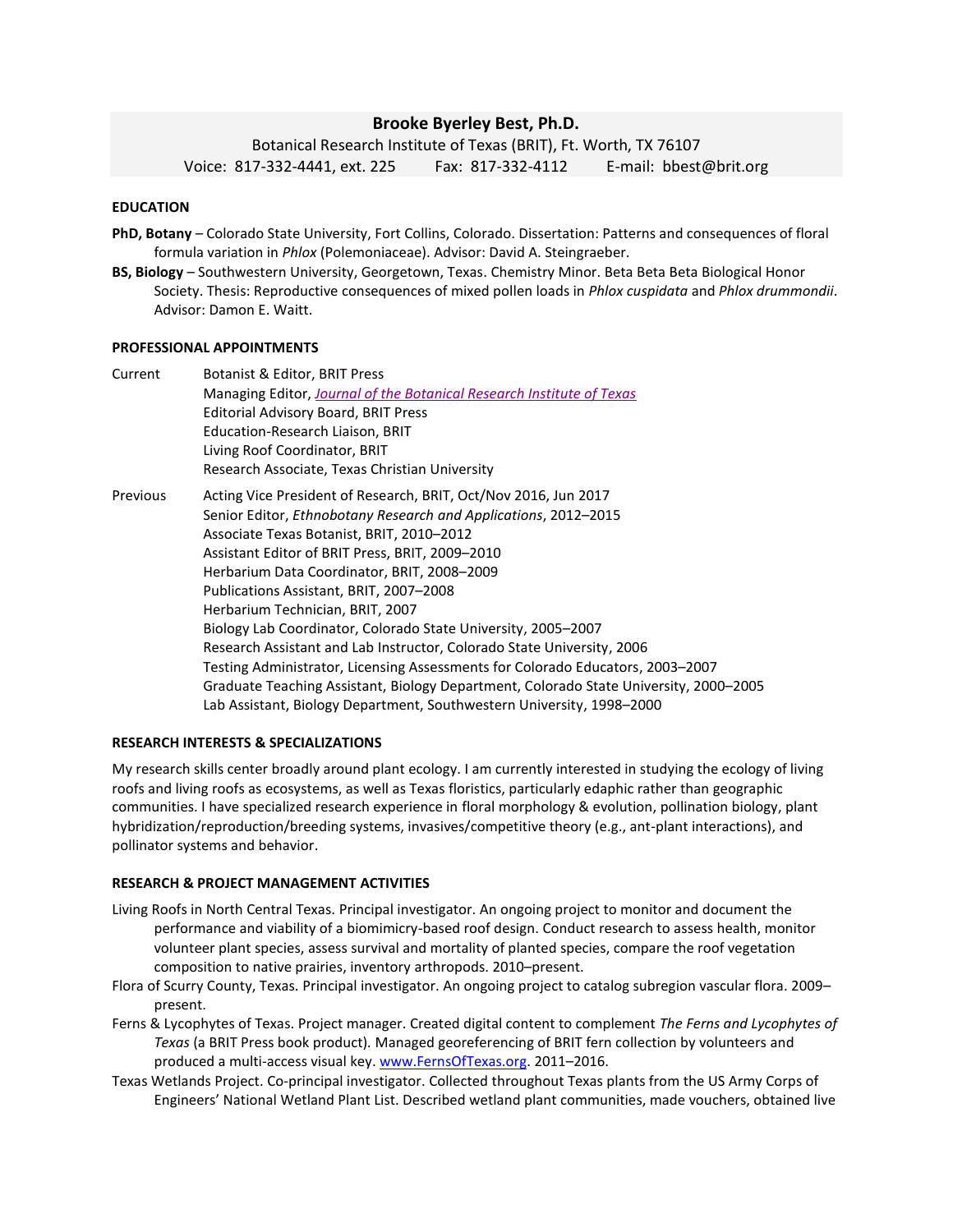images, and sampled DNA material from members of the Cyperaceae. Collected and inventoried wetland plants in Texas, with a particular concentration on sedges (Cyperaceae) to produce herbarium vouchers with accompanying tissue collections of vouchered individuals and members of the sampled population for future DNA Analysis; collected and analyzed data to describe plant community types2012.

- High-Throughput Workflow for Computer-Assisted Human Parsing of Biological Specimen Label Data. Researcher. Coordinated use of herbarium specimen data in project piloting new methods for rapid label digitization. 2009–2010.
- Floral Formula Variation in *Phlox* (Polemoniaceae). Principal investigator. Investigated natural and artificial variation, reproductive fitness, and selection relative to floral morphology. 2002–2006.
- Myrmecochory and the establishment of invasive weeds in Colorado. Researcher. Conducted field experiments on effects of ant dispersal on native versus invasive thistles. 2005–2006.
- Myrmecochory and the displacement of native seed dispersers by invasive Argentine ants. Researcher. Conducted field experiments on effects of native versus invasive ant species on seed dispersal. 2002–2005.
- Pollinator behavior and hybridization in *Oxytropis* (Fabaceae). Researcher. Conducted field experiments and observations related to mechanisms of natural hybridization and floral color morphs in *Oxytropis* species. 2001–2002.

### **RECENTLY EDITED WORKS**

\*provided editorial guidance that includes any or all of the following: botanical editing, technical editing, line editing, copy editing, figure processing and production, and page layout

- 2017. Plantas y animales únicos de las islas del Pacifico de Baja California Unique plants and animals of the Baja California Pacific Islands. S. Vanderplank, A.P. García, J.H. Valdez Villavicencio, C.A. de la Rosa. 978-1- 889878-51-5
- 2017. A Systematic Vademecum to the Vascular Plants of Sint Eustatius. F.S. Axelrod. 978-1-889878-57-7
- 2017. Historia del Jardín Botánico de Lancetilla, Honduras / The History of Lancetilla Botanical Garden, Honduras. D.L. Hazlett. 978-1-889878-53-9
- 2016. Guide to the Vascular Plants of Kitty Hawk Woods, Dare County, North Carolina. R.K. Clark, A. Krings, J.M. Stucky, H.J. Kleiss. 978-1-889878-50-8
- 2016. Arroyo la Junta: Una joya de biodiversidad en la Reserva de la Biosfera Sierra La Laguna / A biodiversity jewel in the Sierra La Laguna Biosphere Reserve. S. Vanderplank, B.T. Wilder, E. Ezcurra. 978-1-889878-48-5
- 2015. Flora of Colorado. J. Ackerfield. 978-1-889878-45-4
- 2015. Flora of Oregon. Volume 1: Pteridophytes, Gymnosperms, and Monocots. S.C. Meyers, T. Jaster, K.E. Mitchell, L.K. Hardison. 978-1-889878-46-1
- 2015. Plant Guide: Maritime Succulent Scrub Region, Northwest Baja California, Mexico. J. Riley, J. Rebman, S. Vanderplank. 978-1-889878-44-7
- 2015. Guide to the Vascular Plants of Howell Woods, Johnston County, North Carolina, U.S.A. K.M. Hines, A. Krings, J.M. Stucky. 978-1-889878-47-8

#### **PUBLICATIONS (peer reviewed)**

- Delang, C.O., X. Weiyi, **B. Byerley,** and K.P. Chun. 2016. The effect of fallow period length on the abundance and diversity of usable plant assemblages in shifting cultivation systems (swidden agriculture) in northern Laos. Polish Journal of Ecology. 64:350–356.<http://dx.doi.org/10.3161/15052249PJE2016.64.3.005>
- **Byerley Best, B.,** R.K. Swadek, and T.L. Burgess. 2015. Soil-based green roofs. Pp. 139–174 in Green Roof Ecosystems. Edited by R.K. Sutton. Springer, New York, U.S.A. [http://dx.doi.org/10.1007/978-3-319-14983-7\\_6](http://dx.doi.org/10.1007/978-3-319-14983-7_6)
- Dvorak, B., **M.B. Byerley,** and A. Volder. 2013. Plant species survival on three water conserving green roofs in a hot humid subtropical climate. Journal of Living Architecture 1(1):39-53. <https://goo.gl/BJrfMh>
- Dvorak, B., **M.B. Byerley,** and A. Volder. 2012. Plant species findings from three water conserving green roofs in Texas. Proceedings of CitiesAlive 2012, 10<sup>th</sup> Annual Green Roof and Wall Conference. 17–20 October, Chicago, Illinois, U.S.A.
- Swadek, R.K. and **M.B. Byerley.** 2012. Prairie glades and barrens as ecological models for living roof systems: A case study. Contributed Oral Papers: Annual meeting of Ecological Society of America. 6–11 Aug, Portland, Oregon. <https://goo.gl/tHZkNo>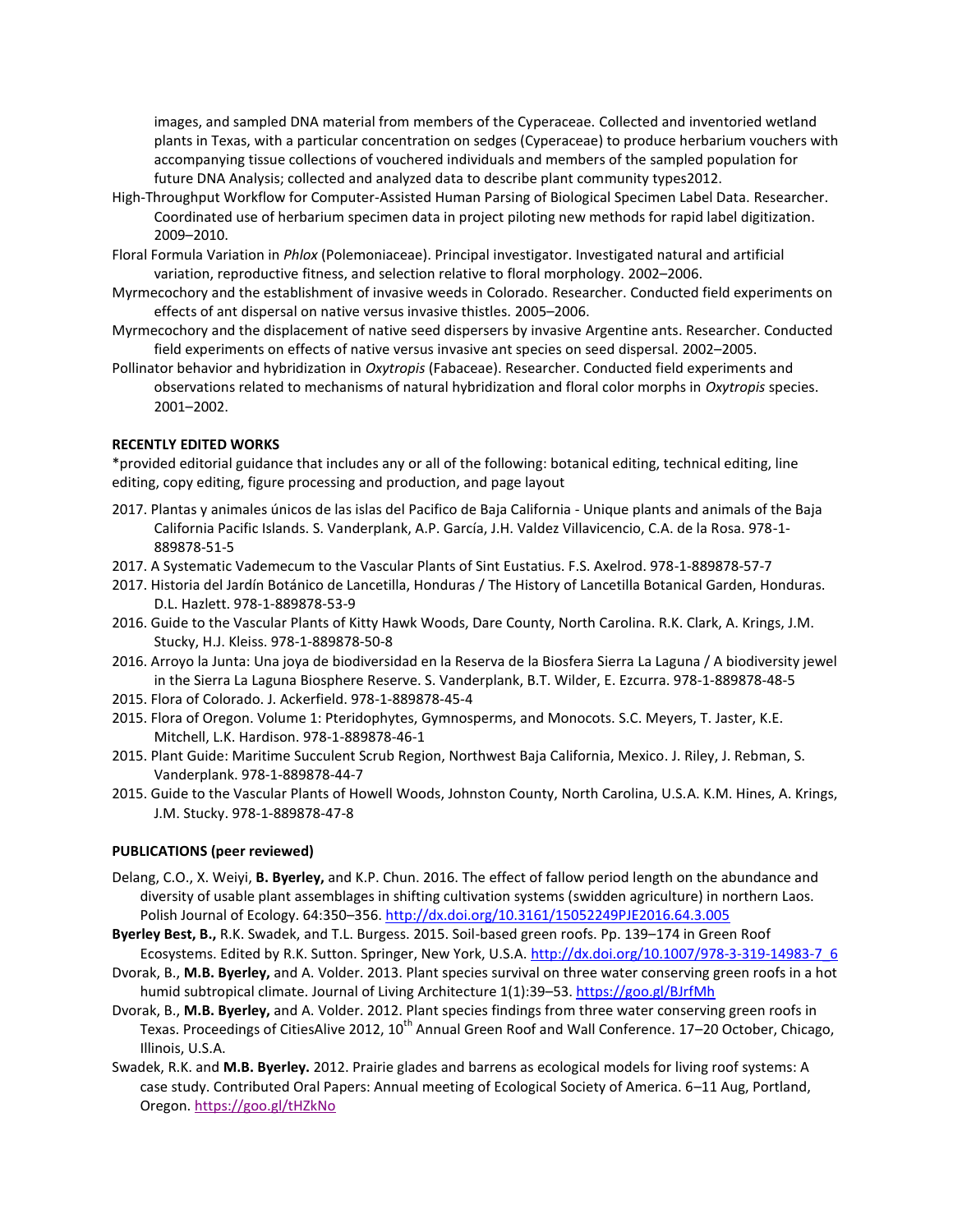- Diggs, G.M. Jr., B.L. Lipscomb, and **M.B. Byerley.** 2011. Ferns and lycophytes of Texas: a 55-year update. Abstract for poster presentation. Botany 2011. Annual meeting of the Botanical Society of America. 9–13 Jul, St. Louis, Missouri.
- Neill, A.K., J.H. Best, J.P. Janovec, M.A. Tobler, W.E. Moen, T.F. Franklin, & **M.B. Byerley.** 2009. Recording and sharing annotations during two stages of museum specimen digitization: Apiary and Atrium. In Proceedings of TDWG 2009, 9–13 Nov, Montpellier, France. [www.tdwg.org/fileadmin/2009confer](http://www.tdwg.org/fileadmin/2009confer%20ence/documents/PreProceedings2009.pdf)  [ence/documents/PreProceedings2009.pdf.](http://www.tdwg.org/fileadmin/2009confer%20ence/documents/PreProceedings2009.pdf)
- Halward, T.M., D.A. Steingraeber, and **M.B. Byerley.** 2007. Principles of Plant Biology: A lab manual, 2<sup>nd</sup> ed., Thompson Brooks/Cole.
- Halward, T.M., D. Weedman, and **M.B. Byerley.** 2007. Biology of Organisms: A lab manual, 3rd ed., Thompson Brooks/Cole.
- **Byerley, M.B.** 2006. Patterns and consequences of floral formula variation in *Phlox* (Polemoniaceae). PhD Dissertation. Colorado State University, Fort Collins, Colorado, USA. <http://goo.gl/bJ5stq>
- Carney, S.E., **M.B. Byerley,** and D.A. Holway. 2003. Invasive Argentine ants (*Linepithema humile*) do not replace native ants as seed dispersers of *Dendromecon rigida* (Papaveraceae) in California, USA. Oecologia 135:576– 582[. http://dx.doi.org/10.1007/s00442-003-1200-0](http://dx.doi.org/10.1007/s00442-003-1200-0)

### **PUBLICATIONS (popular)**

2017. B. Byerley Best. Book Review: Montana's Pioneer Botanists. J. Bot. Res. Inst. Texas 11(2):288.

- 2017. B. Byerley Best. Recycling Rocks! Phytophilia: Blog of the Botanical Research Institute of Texas. 14 Apr. <http://brit.org/phytophilia/recycling-rocks>
- 2016. B. Byerley Best. Best. Paper. Ever. Phytophilia: Blog of the Botanical Research Institute of Texas. 05 May. <http://brit.org/phytophilia/best-paper-ever>
- 2010. M.B. Byerley. Book Review—Chicle: The Chewing Gum of the Americas, From the Ancient Maya to William Wrigley. J. Bot. Res. Inst. Texas 4(1):496[. https://biodiversitylibrary.org/page/48586555](https://biodiversitylibrary.org/page/48586555)
- 2009. M.B. Byerley. Insert Clever Title Here. Iridos 20(2):18. [http://www.brit.org/sites/default/files/public/Iridos/Iridos\\_20\\_2.pdf](http://www.brit.org/sites/default/files/public/Iridos/Iridos_20_2.pdf)
- 2008. M.B. Byerley. Book Review—Natural Remedies of Arabia. J. Bot. Res. Inst. Texas 2(1):432. <https://biodiversitylibrary.org/page/41650440>
- 2007. M.B. Byerley. Book Review—Invasive Plants: Guide to Identification and Impacts and Control of Common North American Species. J. Bot. Res. Inst. Texas 1(2):846. <https://biodiversitylibrary.org/page/34483122>

#### **INVITED PRESENTATIONS & WORKSHOPS**

- 2017. Up There in the Air: Research Findings from BRIT's Living Roof. Bartlett Winter Client Workshop. Grapevine, Texas.
- 2017. Green Roofs in North Central Texas. Native Plant Society of Texas. Prairie Rose Chapter. Glen Rose, Texas.
- 2017. Notebooks, Journals, and Logs: Field Observations in the Modern World. Annual Texas Master Naturalist Conference. Corpus Christi, Texas.
- 2016. Introduction to Field Botany and Plant Taxonomy. Everman ISD 9<sup>th</sup> Grade Saturday School. Everman, Texas.
- 2012. Plant Species Findings from Three Water Conserving Green Roofs in Texas. CitiesAlive Green Roof and Wall Conference. Chicago, Illinois.
- 2010, 2011. Forensic Botany: Not as Gross as Maggots. Expanding Your Horizons. Annual regional science and mathematics conference for  $7<sup>th</sup>$  and  $8<sup>th</sup>$  grade girls. Texas Wesleyan University. With Tiana Franklin and Keri McNew. Fort Worth, Texas.
- 2008. Protecting Plants: Dung in the Jungle. Expanding Your Horizons. Annual regional science and mathematics conference for 7<sup>th</sup> and 8<sup>th</sup> grade girls. Texas Wesleyan University. With Tiana Franklin and Keri McNew. Fort Worth, Texas.